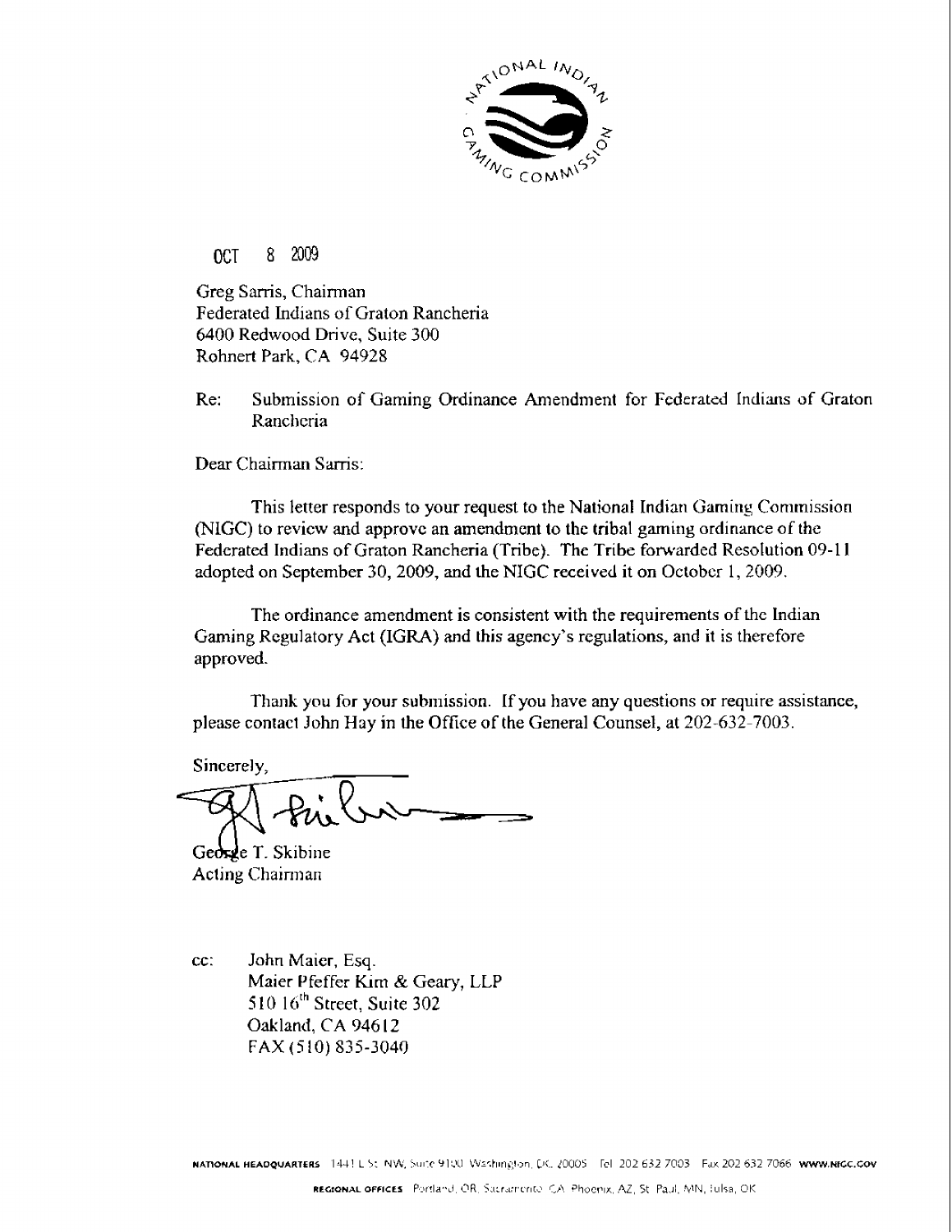

**FEDERATED 1** N **DlANS, OF** Graton Rancheria

# **FEDERATED INDIANS** OF **GRATON RANCHERlA**

RESOIIJTION **AUTHORIZING THE** TRIBE'S **LEGAI. COUNSEL** TO **SUBMIT** THE **TRIBE'S** DULY **ENACTED GAMING ORDNANCE** TO 'I'HE **CHAIRMAN** OF THE NATIONAL **INDIAN GAMING** COMMISSION **FOR APPROVAL.** 

**TRIBAL COUNCIL RESOLUTION NO.: 09-FU** DATE **APPROVED: September 30,2009** 

- **WHEREAS:** The **Federated Indians** of **Graton Rancheria** ("Tribe") is **a federal1 y recognized I tldian tribe which is organized pursuant to** the Constitution of the Federated Lndians of Graton **Rancheria, approved by** the **Secretary** of the Interior **on December** 23,2002 ("Constitution"); and
- **WHEREAS: The governing body** of thc **Tribe** is the Tribal Council **pursuant to Article**  111, **Section** 1 of **the** Tribe's Constitution with the power to promulgate and enforce resolutions and **statutes; and**
- **WHEREAS:** On June 12, 2008, the Tribal Council duly enacted a gaming ordinance ("Gaming Ordinance") **which sets the terms** for **class** I1 **and** class **<sup>111</sup> gaming operations on the Tribe's Indian lands;** and
- **WHEREAS:** On **June 18,2009,** the Gaming **Ordinance was submitted by the** Tribe's **legal counsel to the Chairman** of **the National** Indian **Gaming** Commission ("NlGC") **for approval pursuant** *to* the **Indian Gaming** Regulatory **Act, 25**  U.S **.C. 4 5** 270 1 *er* **seq. and** Tribal **Council** Resolution **08- 13; and**
- **WHEREAS:** The **Chairman of** the NIGC **approved the** Gaming Ordinance on **August 25,2008; and**
- **WHEREAS: The Tribal Council has determined the need** to **amend the** Gaming Ordinance **with** a **new article; and**
- **WHEREAS:** The **Tribal Council has reviewed and enacted Amendment** No. **I to the**  Gaming Ordinance **and now wishes to** direct **the 'l'ribe's Icgal** counsel **to**  submit **such amendment to the** Chairman of **the N IGC for approval.**

**FEDERATED INDIANS OF GRATON RANCCIERIA TRIBAL COUNCIL RESOLUTION NO.: 09-11 - TC** 

**6400 REDWOOD DRIVE. SUITE 300 ROHNERT PARK. CA 94928** 



 $\mathbf{1}$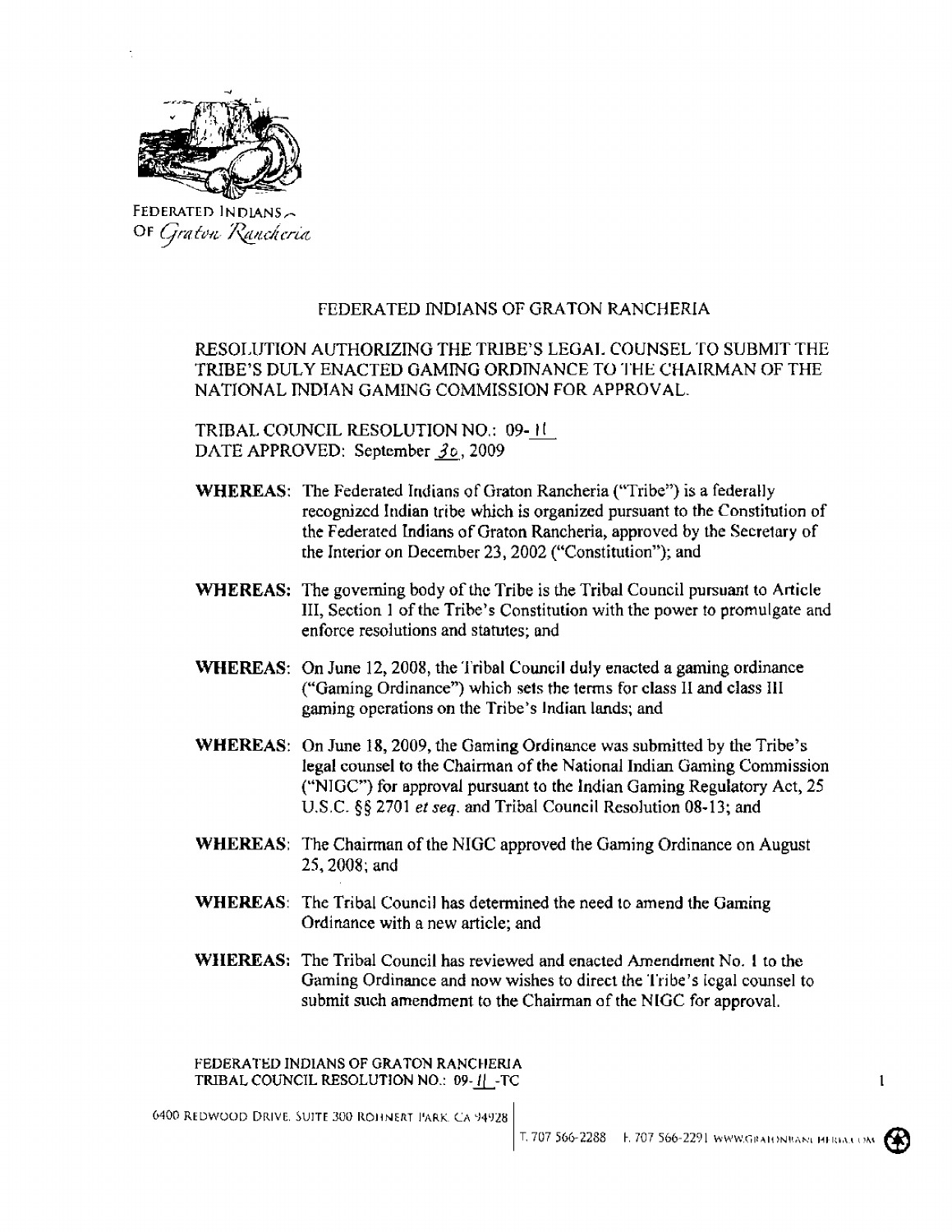**NOW THEREFORE, BE IT RESOLWD that** the 'I'ribal Council hereby **authorizes the Tribe's legal counsel, Maier Pfeffer** Kim & **Geary,** LLP, **to submit the** Tribe's **duly enacted Amendment** No. **1** to **the** Gaming **Ordinance to the Chairman of the NIGC** for **approval.** 

## **CERTIFICATION**

We the undersigned do hereby certify that the foregoing resolution was duly adopted by **the Tribal Council** of **the Federated Indians** of Graton **Rancheria at a duly** noticed **Tribal**  the Tribal Council of the Federated Indians of Graton Rancheria at a duly noticed Tribal Council Meeting held on September  $\frac{70}{2}$ , 2009, by a vote of  $\frac{7}{2}$  For,  $\frac{6}{2}$  Opposed and  $\frac{6}{2}$  Abstraining with a c We the undersigned do hereby certify that the foregoing resolution was duly adopted by<br>the Tribal Council of the Federated Indians of Graton Rancheria at a duly noticed Triba<br>Council Meeting held on September  $\frac{7}{10}$ ,

rescinded, or amended in any way.<br>  $\frac{\partial \mu_{\kappa}}{\partial \kappa_{\kappa}}$ 

ATTEST:<br>*Geannette anglin*<br>Secretary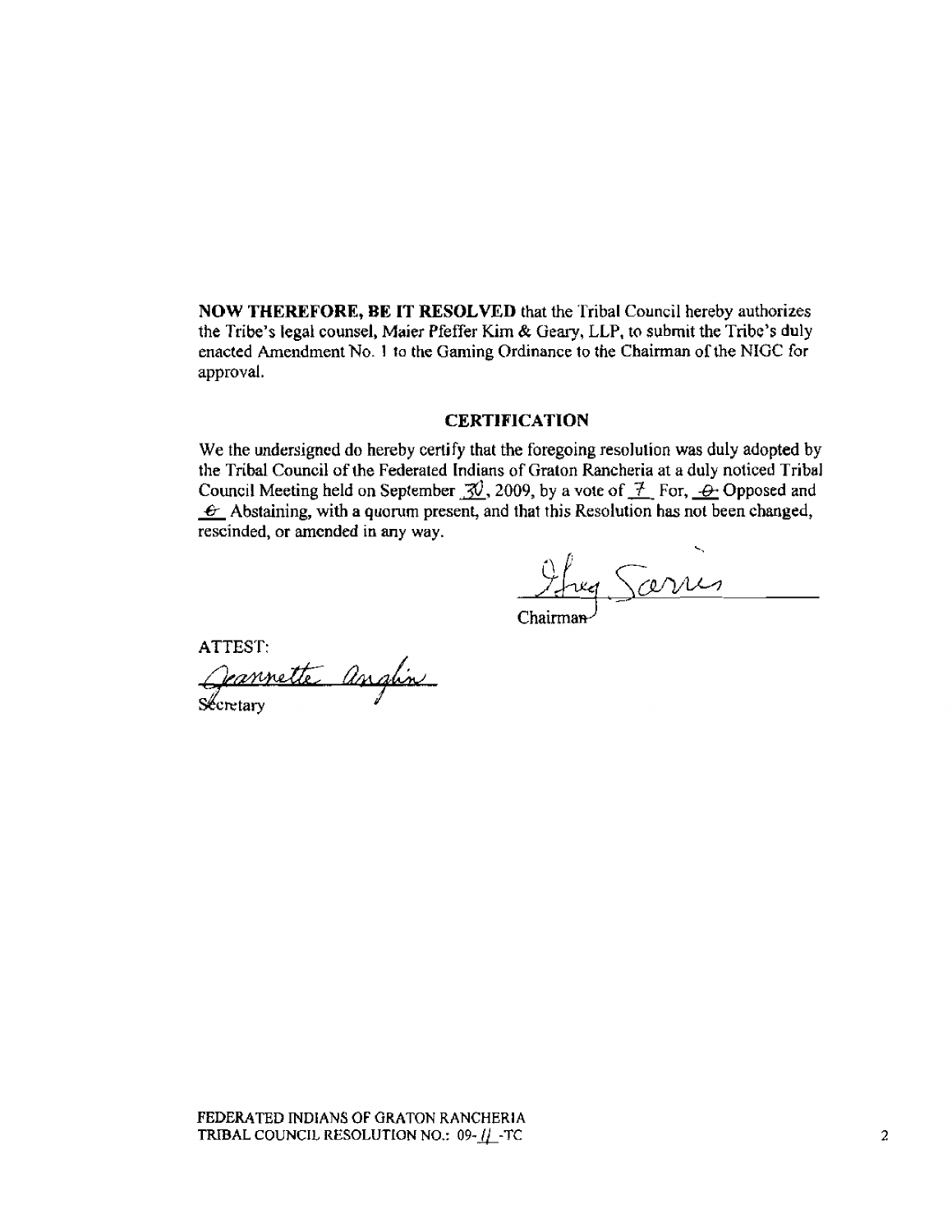#### **AMENDMENT** NO. 1 **TO**

### THE **GAMING** ORDINANCE OF

## THE **FEDERATED** INDUNS OF GRATON **RANCHIERA**

**Approved** 

**Tbe following text is added as new Article** XVTT **to the Gaming Ordinance of the Federated Incfians of Graton Rancheria which was approved by the Tribal** Cound **on** June **13,2008, uld was approved by the Chairman of the National Indian Gaming Commission on August 25,2008.** 

## ARTICLE **XVlI**

**Section 1.** 

Tb **Amde** XVII **shd apply to licenses issued or to be issued by the Commission to any Management Contractor,** its **Afhtes or theit respective Related Persons and related mattas.** Thrs Article XVII supersedes and controls over any contrary provisions of this Ordinance or any other **applicable Tzibal laws, rules** or **regulations.** 

Section 2. Definitions

**For the purposes of this Article XVII, the following terms shall have the following meanings:** 

**''~ffdhtg'' means any entity which, directly or indmctly, conrrols, is controUed** by **or is**  under common control with an entity which is or was a Management Contractor, or any **subcontractor of such entity or Management Conuactor.**  "Affiliate" means any entity which, directly<br>
"Affiliate" means any entity which is or v<br>
rractor of such entity or Management Contractor of such entity or Management Contractor<br>
"Amendment Date" means the date that the na

"Amendment Date" means the date that this Amendment No. 1 to the Gaming Ordinance **has been approved by the Chairman of the** NIGC.

**"Compact" means any Tribal-State Compact between the Tribe and the State of Cahfornia concerning class III gaming which hs been approved by the Secretary of the Interior and whch approval has been published in the Federal Register pursuant to** 225 **U.S.C. 5 2710(d).** 

"Commission" means the Federated Indians of Graton Rancheria Gaming Commission **established pursuant to Section 14 of h** Article **or thereafter reconstituted pursuant to any amendment to this Ordinance or** a **sepamtc ordinance or resolution.**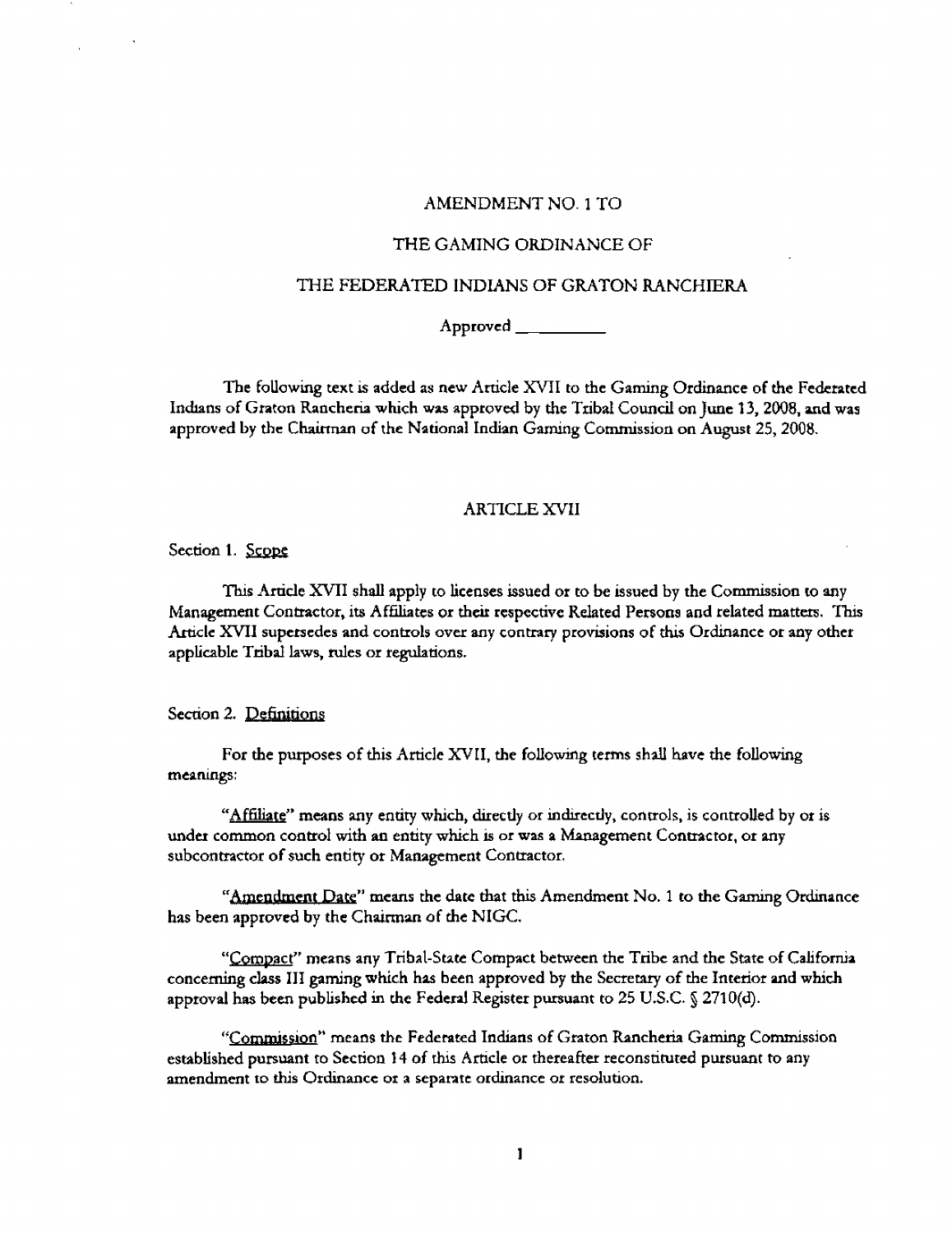**"QDUBC~' means any conuact or inswent between the Tribe** and **a Management Contractor or its Affiliate which is not** a **Management Contract.** 

"NIGC" means the National Indian Gaming Commission.

**"Manaeement Conmctor" shall** mean **any party to a Management Contract with the Tribe.** 

"Management Contract" means a management contract between the Tribe and a **Management** Contractor **which has been approved by the Chairman of the NIGC.** 

'Related Person'' means an officer, director, shareholder, manager, member or employee of a Management Contractor, its Affiliate or their respective subcontractors.

**State Gaming Agency**" means the entity or entities designated as the State Gaming Agency **in a Compact,** if **any.** 

#### Section 3. Denial or Revocation of Entity Licenses

**If the** NIGC **has approved a Management** Contract **between the Tribe and the Management Contractor after conducting a background investigation of such Management Contractor in accordance with the NICK'S regulations and the** NIGC **has not thereafter wthdrawn such approval, the** Commission **shall issue a license to the Management Conmctor and its Affiliates withm ten (10) days of the date of such approval. The** Commission **shall** not **delay, deny, suspcnd, condition, revoke, terminate or fail to renew** a **tcense which has been issued to a Managemcnt Contractor or** its **Afhtes without notice and a hearing or based upon** @ **my matter, condtion or circumstance other than those speci6ed in Article IX, Section 19 as in effect as of the Amendment Date,** (ii) **any** matts, condition **or circumstance which has been corrected or cured, (iG) any breach or alleged breach of <sup>a</sup> Management Contract or Contract, (iv) the unsuitability, action or omission of any Related Person if the Management Contractor or A ffilrate, as the case may be, prompdy removes such Related Person hm any duties or responsibihties which require such Related Person to apply** for **or obtain a license from the Commission, unless the Management Contractor or its Affite, as the case my be, has engaged** in **a pattern of gross negligence and lack of oversight of Related Persons who have engaged in theft, misappropriation, misusc or abuse of Tribal assets. The issuance of any license shad be deemed to be retroactive to the the such license may have** first **been** requited. **Notwithstanding the foregoing, in the event the** Tribe **enters into** a **Compact and the Compact provides that the Tribe shall deny or revoke any license bed to** a **Management Contractor or its Afhte if the State Gaming Agency determines such Management Contractor or Affiliate to be unsuitable, nothing in** this **Section shd be construed** to **restrict the right** or **authority of the Commission to deny or revoke a license applied for by or issued to such Managemcnt Conmctor or its AfWIsrte in accordance** with **the terms of such Compact following the State Gaming Agency determioation that such Management Contractor or Afhte, as the case may be, is unsuitable.** 

#### **Section 4. Requirement for Related Person Licenses**

**A Related Person shall not be required to obtain a license from the Commission unless such Related Person would constitute a "key employee" or** 'Cprimary **managtment official" (as such terms are defined in Article** 11, **Section 2, paragraph** @) **or** (k) **of this Ordinance as in effect as of the**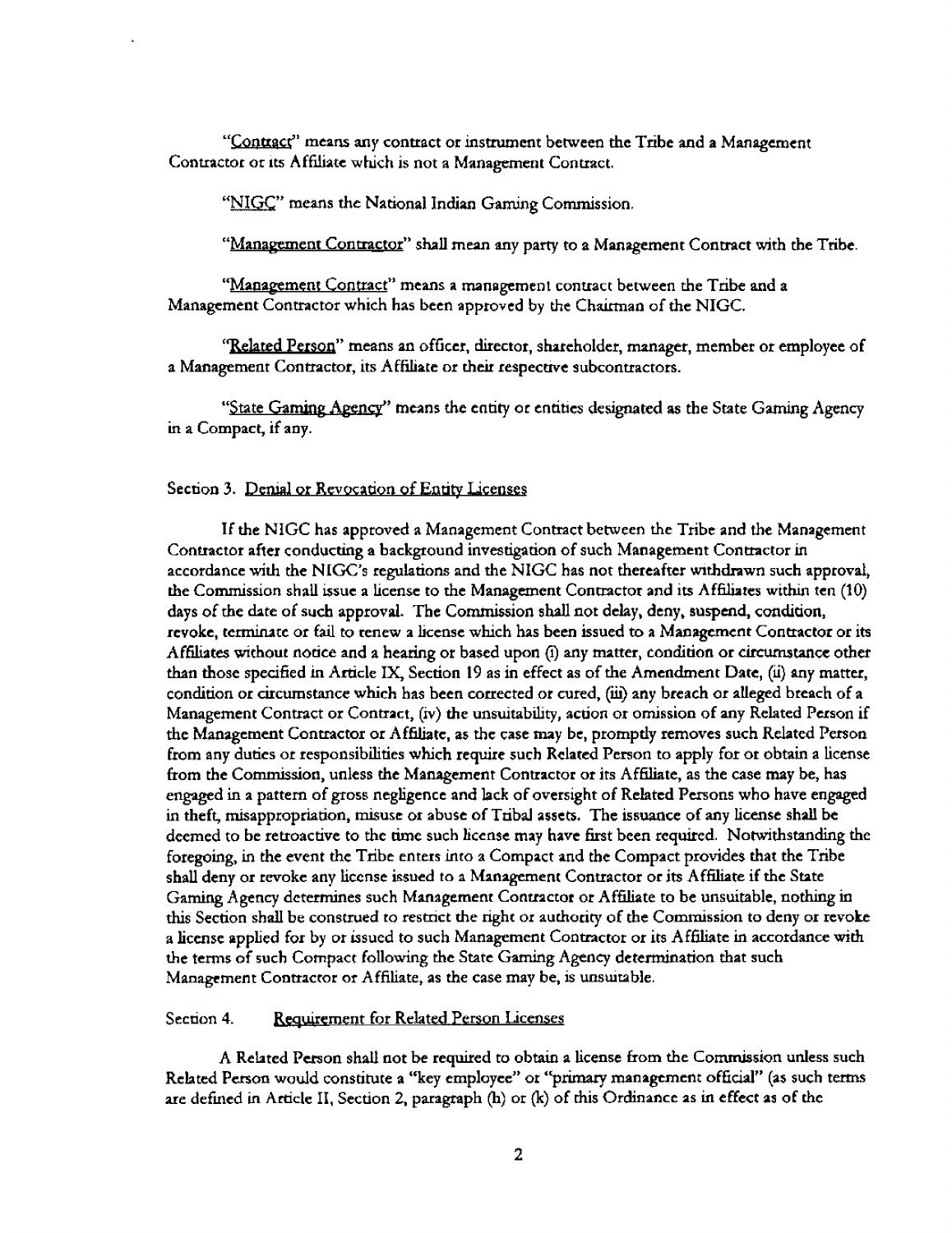**Amendment Date).** For the avoidance of doubt, resort and other non-gaming enterprises of the **'Sribe shall not be considered to constitute gaming enterprises of the** Tribe for **the purposes** of **this Section. Notwithstandmg the foregoing, nodung in this Section** shd **be deemed to imply that a Rehted Person may** not, **in his or** her **discretion, apply fox and maintain a license or that the Commission may** not **issue a license even if such Related Person is not required to** obtain **a license pursuant to this Section.**  Amendment Date). For the avoidance of doubt, resort and other non-gaming enterprises of the Tribe shall not be considered to constitute gaming enterprises of the Tribe for the purposes of this Section. Notwithstanding the

**If a Related Person applies** for **a license, the Commission shall not delay or deny such license**  if **(i) a state gaming authority has issued a gaming license to,** or **made a determination** of **suitability**  with **respect to, such Related Person, and** (ui **no state gaming authority has revoked or withdrawn such License or determimuon of suitability\*** In **the event the Commission suspends, conditions, revokes, &nates or fads to renew a license issued** to **any Related Person after a hearing or rehearing, and such Rehted** Person **is thereafter able to obtain a license or determination of suitabhty from a state gamtng authority, such Related Pcrson shall have a** right to **request that the Commission reconsider its prior determination. In such event, the Commission shall** promptly **reconsider its ptior determhatiofi in good faith. Notwithstanding the foregoing,** in **the event the Tribe tnttrs into a Compact and the Compact provides that the Tribe shall deny or revoke** anfly **license issued to a ReIated Person if the State** Gaming **Agency determines such Related Person to** be **unsuitable, nothing** in **dm Section shd be construed to res&ct the** right **or authority of the Commission to deny or revoke a license issued to such Related Person** in **accordance with the terms of such Compact foaowing the Smte Gaming Agency determination that such Related Person is unsuitable.** 

#### **Section 6.** Suspension or Termination of Certain Relationships

**If the Commission denies, suspends, revokes, terminates or fads ta renew the lidenst of any Related Person required to be licensed by the Commission pursuant to** h **Article, the applicable Management Contractor or its Afhhate shall promptly remove such Related Person** from **any duties or rcsponsibilitim which require such Related Person to apply for or maintain a license** from **the**  Commission until such time, if any, as the Commission modifies its determination. Although **nothrag in** &IS **Ordinaace or Artrde shall be deemed to** require **the applicable Management**  Contractor or Affiliate to take any further action with respect to any such Related Person, nothing in **this Section shall be deemed to imply that the Management Contractor or Affiliate may not take such other actions as** it **deems appropriate, including, without limitation,** immediately **and**  permanently terminating its relationship with any such Related Person.

## **Section 7.** Duration **of Lcenss**

**The Commission sbd issue a license to a Management Contractor, its Af6liatc or theit respective Related Persons** for **a** period which **expires upon the exptcation of the applicable Management Contract or** Contract, **as extended; provided, however, that, in** the **event the Tribe enters into a Compact and the Compact specifics the** maximum **period for which the Commission may issue** a **license ro any such licensee, the Commission shall (I) issue a license to such licensee for**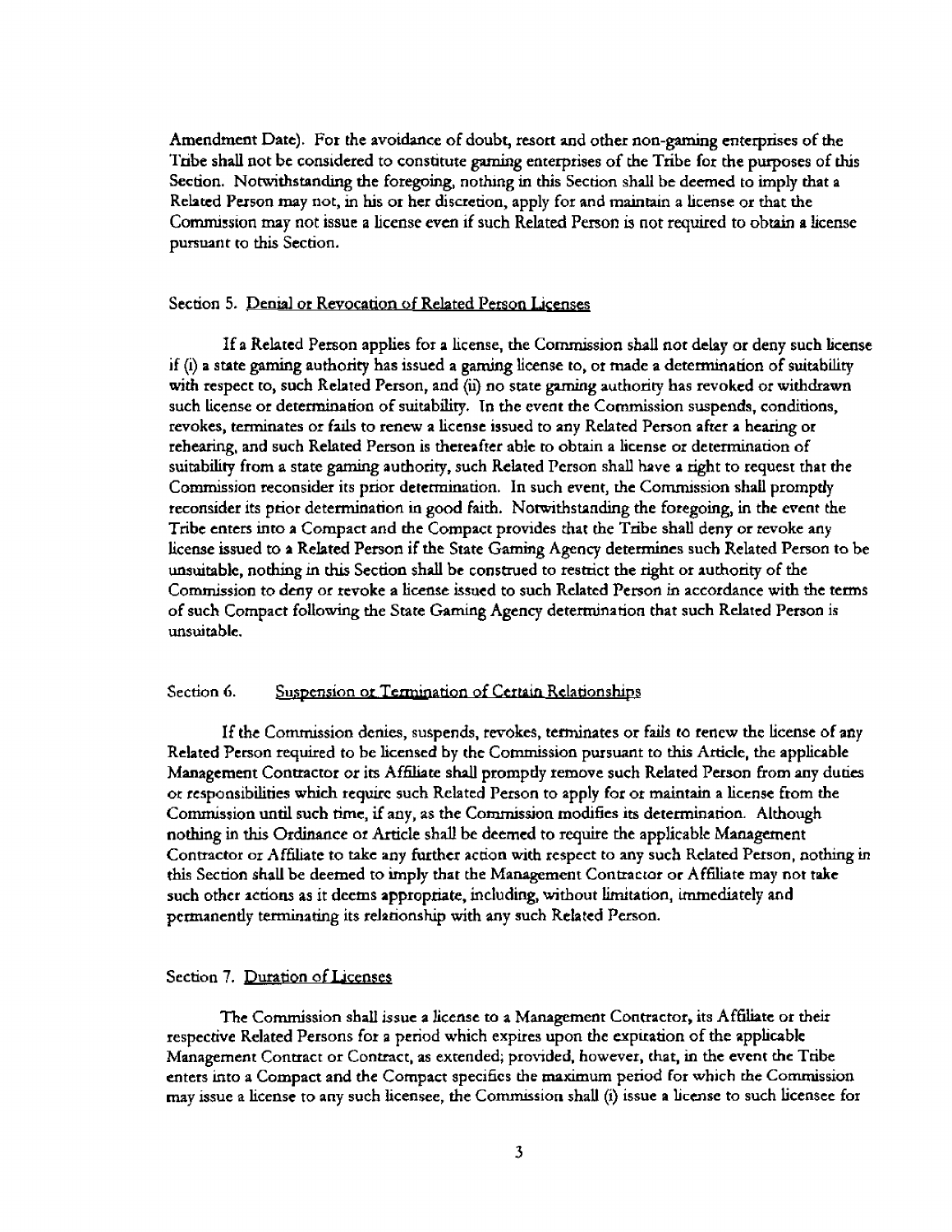**the maximum period permitted in the Compact,** and **(ii) thereafter renew such license** und **the expiration of the applicable Management Contract or Contract, as extended.** 

## **Section 8. Contract Matters**

**The Commission shall** not **have jurishction aver, or authority to hear or adjudicate, any ckun by or apmt a Management Contractor or its Afhliate for breach or alleged breach of a Management Conmct or a Conmct. Nohg in this Article or Ohance alter the rights and obhgations of the parties to a Management Contract or Conaact as provided for in such Managcment Contract or Contract.** 

#### **Section 9. Due Process Rights**

**The Commission** shd **afford Management Contractors, their Affites md their respective Related** Persons **with due process** rights **and procedures wtud! axe no less favorable to such persons or entities than he rights and procedures (I) set forth** in **Section 21 of Article IX of** &IS **Ordmance as in effect as of the Amendment Date, and (ii) whch the State Gaming Agency would afford to a person or entity licensed by tbe State** Gaming **Agency** (not **inclubg any right to appeal to a federal cow or Cahfornia state court). Clause (e) of Section 21 of hcle IX shall not apply to Management Contractors or their Af6hates.** 

#### **Section** 10. **Commission Standards**

**The Commission shall not unreasonably or without good cause delay, deny, condition,**  suspend, revoke, *terminate or fail to renew any license applied for by, or granted to, a Management* **Contractor, its Afaate or thek respec&c Related Persons. The Commission shall exercise its**  *qh~,* **authoriues md powers with respect to a h-emeat Contractor, its Afhltates and their respective Rclnted Persons** in **a non-discrlnioatory manner which is consistent with the standards**  which **the Commission applies or htends to apply to other** similarly **situated persons** or **entities.** 

## Section 11. Appeal of Commission Determinations

All disputes, controversies or claims involving a Management Contractor, its Affiliate or any Related **Person relating to any determination by the Commission, including, without hitation, any determination relating to licenses or the interpretation or enforcement of this Qrdmance or any gaming regulations, may** be **appealed to a Tribal gaming Qsputes court escabbhed** by **the Tribe or the Commission which shd be composed of retired California federal or state court judges** or, if **there is no such Tribal gaming disputes court, to the Tribal Cound of the Tribe. In the case of an appeal, the reviewing tribunal shall determine whether the detcrrnination of the Commission was arbitrary, capricious, an abuse of discretion or** in **violation of law, because, by way of example and not by way of** hitauon, **the Commission faded to adopt wdtten** hdings, **the finhgs are not supported by substanaal cridence in hght of the whole record, the fmdmgs do not support the Cammission's determination, or the Commissian failed to procttd in the manner required by law. If the reviewing tribunal determines that the detemzination of** the **Commission was arbitrary,**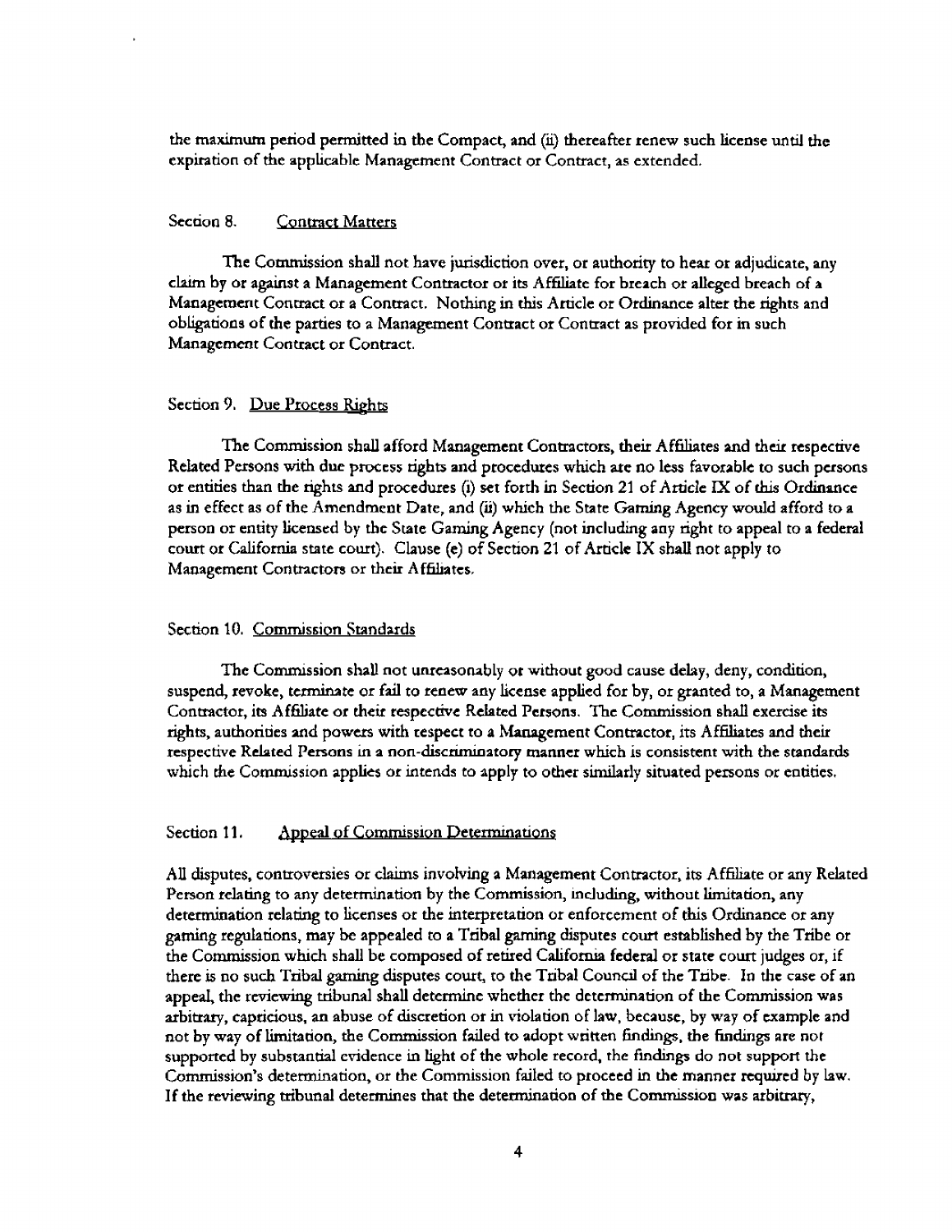**capricious, an abuse of dtscrttion or in** violation **of law, the reviewing tribunal shall adopt written hhgs 2nd remvld the matter to the Commission for reconsideration of its determination**  consistent with the reviewing tribunal's written findings.

#### **Section 12. Amendments to the Ordinance**

**In the event that thc** Tribe **or the Commission enact any Tribal or Commission law, ordmanct or regulation (includmg vnendmeots to** this **Ordinance or this Article) which is less favorable or more burdensome to a Management Contractor, Afhliate or Related Person than the provisions of dm Ordnance** and **Article as in effect on the** *Amendment* **Date, the provisions of thls Ordinance and dm Article as** in **effect on the Amendment Date shall apply, and any new provisions shall not apply, to any action or determinations of the Commission, unless such new or mended law, ordinance or rcgularion is required by** IGRA **or is agreed** to **by the applicable Management Contractor, Affiliate or Related Person.** 

## **Section** 13. **Constitution of Commission**

**Pursuant to the authority granted to the Tribal** Cound **under Article VI, Section** 1, **paragraph 12 of the Constitution of the Tribe, the Tribal** Cound **hereby establishes the Federated Indians of Gmton Rancheria Gaming** Commission **as a nun-political and independent unit of Tribal government. The Commission shall have** jurisdiction **over the regulation of Tribal gaming operations and enterprises. Decisions of the Commission shall be made by majority vote. The obbtions to maintain the confidentdity of certain background investigation information received from the State of Cddomia set** forth **in Article** *6* **(commencing with section 11 140) of Chapter 1 of Title** 1 **of Piu-t 4 of the California Penal Code shall be applicable to the members, invesngators and staff of the Commission.** Untd **such** *be* **as the Tribal Council reconstitutes the Commission**  pursuant any amendment to this Ordinance or a separate ordinance or resolution, the members of **the Tribal** Council **shd constitute the members of the Commission and the Commission, composed**  of **such** individuals, **shall have all powers and authorities of the Commission as set forth in** this **Ordinance** and **Article, indudmg without** hutation, **the authority to issue licenses.**